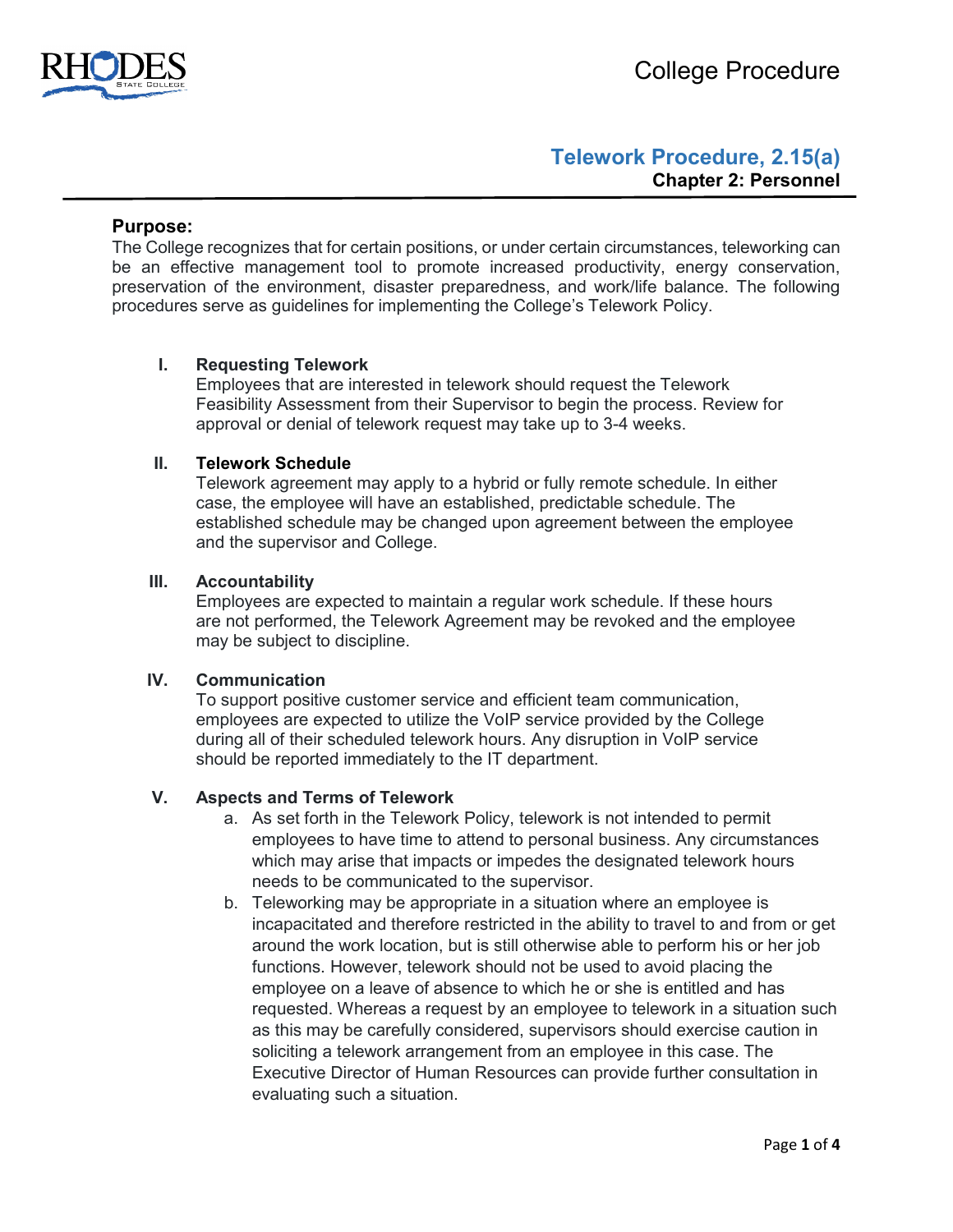

# **VI. Virtual Office & Worksite**

When working in a home or other location, employees are expected to maintain a professional appearance and a virtual office presence which includes a camera for participating in any virtual meeting. An adequately appointed home or other office is the preferred alternate work location from where an employee may regularly telework. In situations where employees are unable to work out of a home or other office, employees are expected to take all necessary steps to ensure compliance with the Remote Use of Rhodes State College Resources Procedure.

### **VII. Risk Management**

Employees should consider telework-related issues that may impact or be impacted by any applicable insurance on their dwelling if that is to be the site of the alternate work location. Employees who do not have any type of homeowner's or renter's insurance should evaluate whether or not such insurance (at the employee's expense) might be appropriate. Employees who have homeowner's or renter's insurance should investigate if their current coverage is appropriate for teleworking.

# **VIII. Security and Technology**

Employees must adhere to the established standards and protocol relating to information protection and security. Please see the Remote Site Security Procedure. Questions pertaining to these standards should be directed to the Director, Information Technology.

# **IX. Network or Technology Outages**

In the event that the College experiences an outage that interrupts the ability for teleworking employees to access the network at no fault of the employee, the supervisor will communicate alternative expectations for work completion and alternative arrangements may require an employee to complete assignments on site.

# **X. Time Off**

Telework employees should report their inability to attend work as they would on a non-telework day. If over a reasonable period of time a pattern of usage of unscheduled absences in connection with telework days becomes noticeable and the supervisor suspects abuse, the supervisor should address the situation with the employee. If the situation is not resolved to the supervisor's satisfaction, the telework agreement can be revoked and the employee may be subject to discipline.

#### **XI. Telework Agreement**

The agreement is intended to capture all of the specifics of the telework relationship. The Telework Agreement should be used, and extra pages may be added as necessary to set forth additional information. See Telework Agreement for additional information.

The Telework Agreement should be kept on file locally within both the employee's department and the Office of Human Resources. If any amendments to the Agreement are agreed to by the employee, the supervisor and College, those amendments should be set forth in writing and kept on file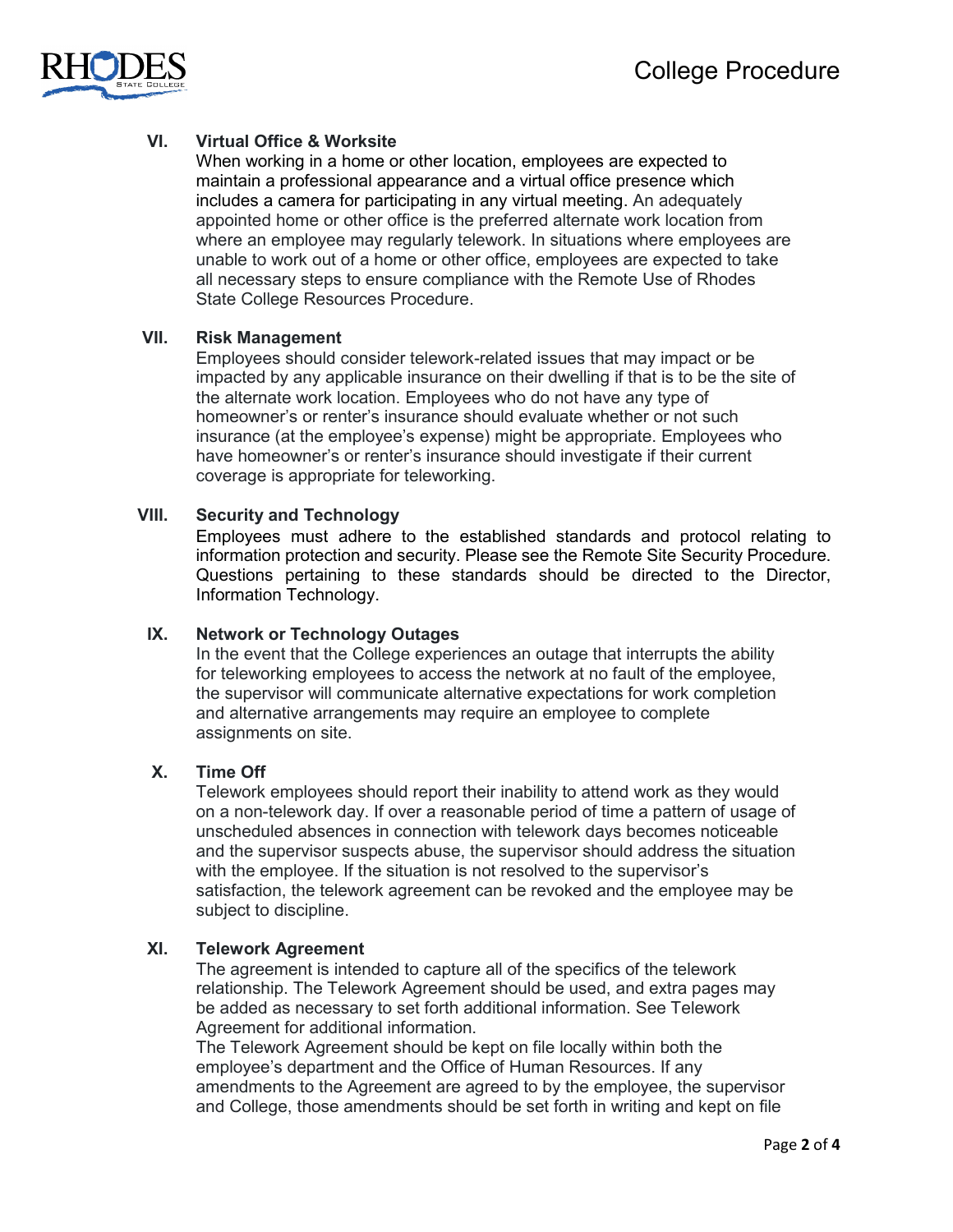

with the Telework Agreement. Telework Agreement will be reviewed and reevaluated every six months for the first year. Beyond the first year, the Telework Agreement review schedule will be determined by the Supervisor.

# **XII. Terminating the Telework Agreement**

The Telework Agreement can be terminated by either the supervisor of the employee or the College.

- a. A supervisor may determine that it is no longer in the best interest of the College to continue the telework arrangement. For example, a supervisor might deem that an employee's tasks are no longer suitable for telework; find that work product, productivity, or accountability standards are not being met; or a short-term need or other premise that gave rise to the telework arrangement may no longer exist. When a supervisor determines to terminate the Telework Agreement they should provide thirty days' notice unless extenuating circumstances make such notice impracticable.
- b. An employee may also seek to end the telework arrangement by notifying the supervisor that he or she wishes to discontinue teleworking. The employee should give as much notice as is reasonably necessary, preferably a minimum of 30 days, to facilitate regular reporting to the work location. For example, if the teleworking employee and another employee have a shared workspace that each of them uses on non-teleworking days, the supervisor may need time to locate another workspace for the other employee. Generally, notice of intent to discontinue telework should be accepted by the supervisor and notification should be made to the respective Cabinet member and Office of Human Resources.

# **XIII. Liability**

- a. The College assumes no liability for injuries occurring in the employee's alternate work location outside of work hours. See the College's Telework Policy Terms and Conditions for guidelines on injuries within scheduled telework hours.
- b. The College accepts no responsibility whatsoever for the safety, security or suitability of any alternative work site. The College also accepts no responsibility for the personal property of any employee.
- c. In accordance with Ohio and local tax regulations, we must withhold taxes from each location in which you work. It is ultimately your responsibility to ensure your actual tax withholdings and required payments are made in accordance with applicable laws and regulations. The College recommends that you contact your personal tax adviser or accountant for advice related to your specific circumstances.

# **Related Policies or Procedures:**

Telework Policy 2.15 Supervisor Guidelines for Implementing Telework Policy Procedure 2.15(b) Telework Agreement Form Telework Feasibility Assessment Remote use of Rhodes State College Resources Procedure 2.15(c)